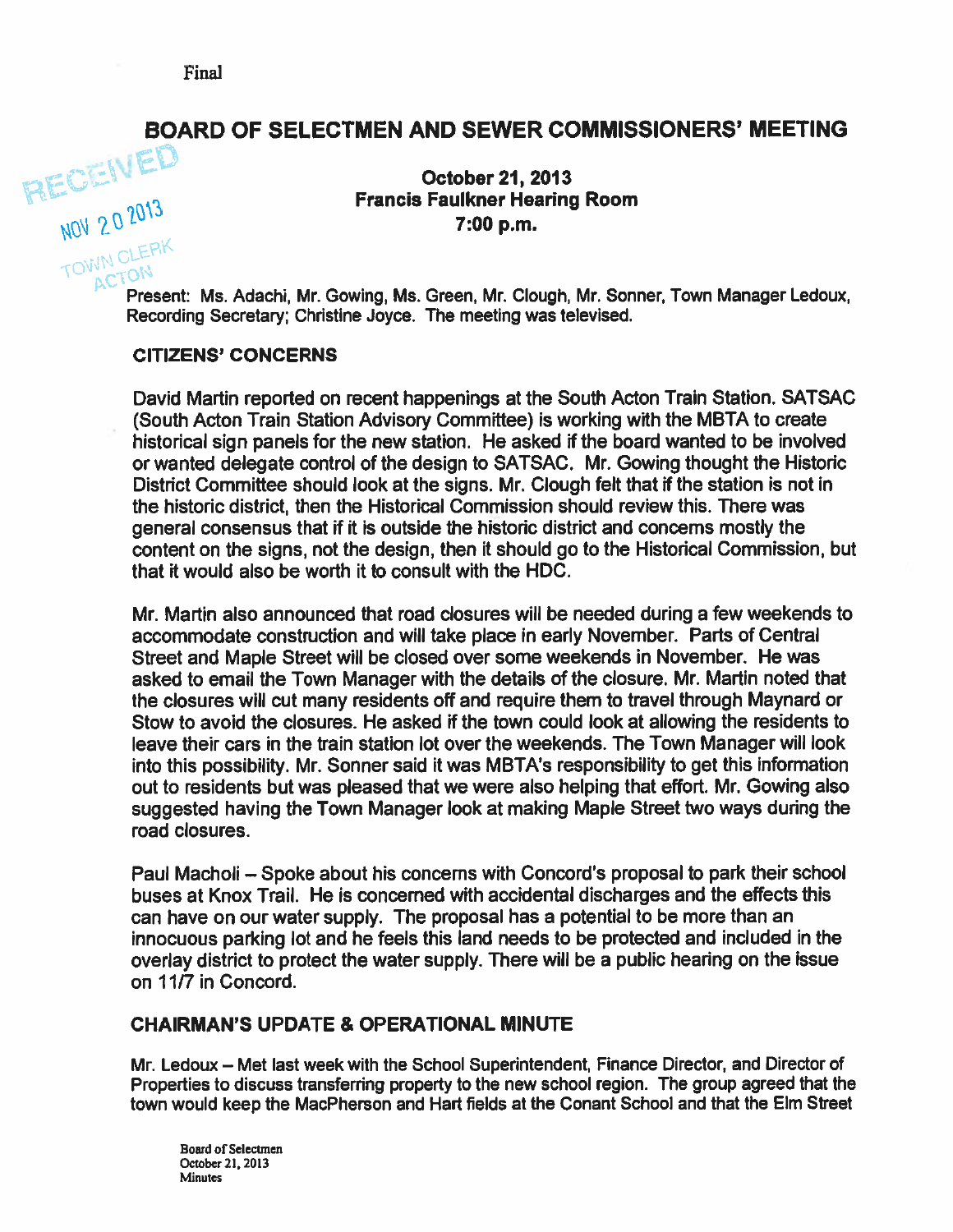<sup>p</sup>layground would be divided right after the basketball court and the school will keep the basketball area. The schools indicated their desire to retain the Arlington Street parcel. They were reminded that the agreemen<sup>t</sup> only discusses the transfer of property with buildings. Steve noted we would like to retain the Arlington parcel for possible location for <sup>a</sup> Senior Center or other building. The town received its Free Cash certification of \$7,406,552 for the general fund. He also met with the students at UMass Lowell who are working on the town wide Citizen Satisfaction Survey.

Ms. Adachi — Attended the Minuteman Vocational Technical School legislative breakfast today. They discussed the challenges facing the district and the financing changes in the regional contract. They hope to bring <sup>a</sup> revised regional agreemen<sup>t</sup> to each member town's town meeting this spring. There will be <sup>a</sup> Wright Hill open house and walk this Sunday at 3pm starting at the Half Moon Hill clubhouse. She met Bobby Orr at Willow Books this pas<sup>t</sup> weekend.

### PUBLIC HEARINGS & APPOINTMENTS

### NORTHEAST COLLECTION, INC. CLASS 11 NON-DISPLAY CAR LICENSE, SUITES 1&2, 107 GREAT ROAD

Mr. Nylen spoke about Mr. Bertolami's collection of automobiles and his <sup>p</sup>lan to display them as <sup>a</sup> museum at 107 Great Road suites I & 2. He said they will apply for 501C designation and will be putting together the submission. They said they need the license for part of the submittal of the 501C application.

Mr. Clough asked several questions about Northeast Collection. He was confused about the moving parts relating to the various licenses Mr. Bertolami has requested lately and what would be going in Suites <sup>1</sup> & <sup>2</sup> versus suite 3. He also asked if they are still following the original <sup>p</sup>lan or if requesting this license now was <sup>a</sup> reaction to the discussion the last time he appeare<sup>d</sup> before the Board. Mr. Nylen said this has been their plan the whole time.

Mr. Sonner asked several questions about the non-display license. He wanted to know if they will be coming back for <sup>a</sup> display license once the 501 C3 application goes through. Mr. Nylen said they would not.

Mr. Cowing noted that the proposa<sup>l</sup> seems to be <sup>a</sup> hairbreadth's difference between <sup>a</sup> museum and <sup>a</sup> dealership. He said that the Board was wresting with this nuance. Mr. Nylen said he believes it comes down to the <sup>501</sup> C3 status and that when they have that status, they will be able to display the cars for the museum purpose.

Ms. Green asked if the license was required for their 501 C3 application. Mr. Nylen said it wasn't required but had been told that it was good for the application. Ms. Green also asked if they <sup>p</sup>lanned to sell any cars with this license before they ge<sup>t</sup> the 501 C3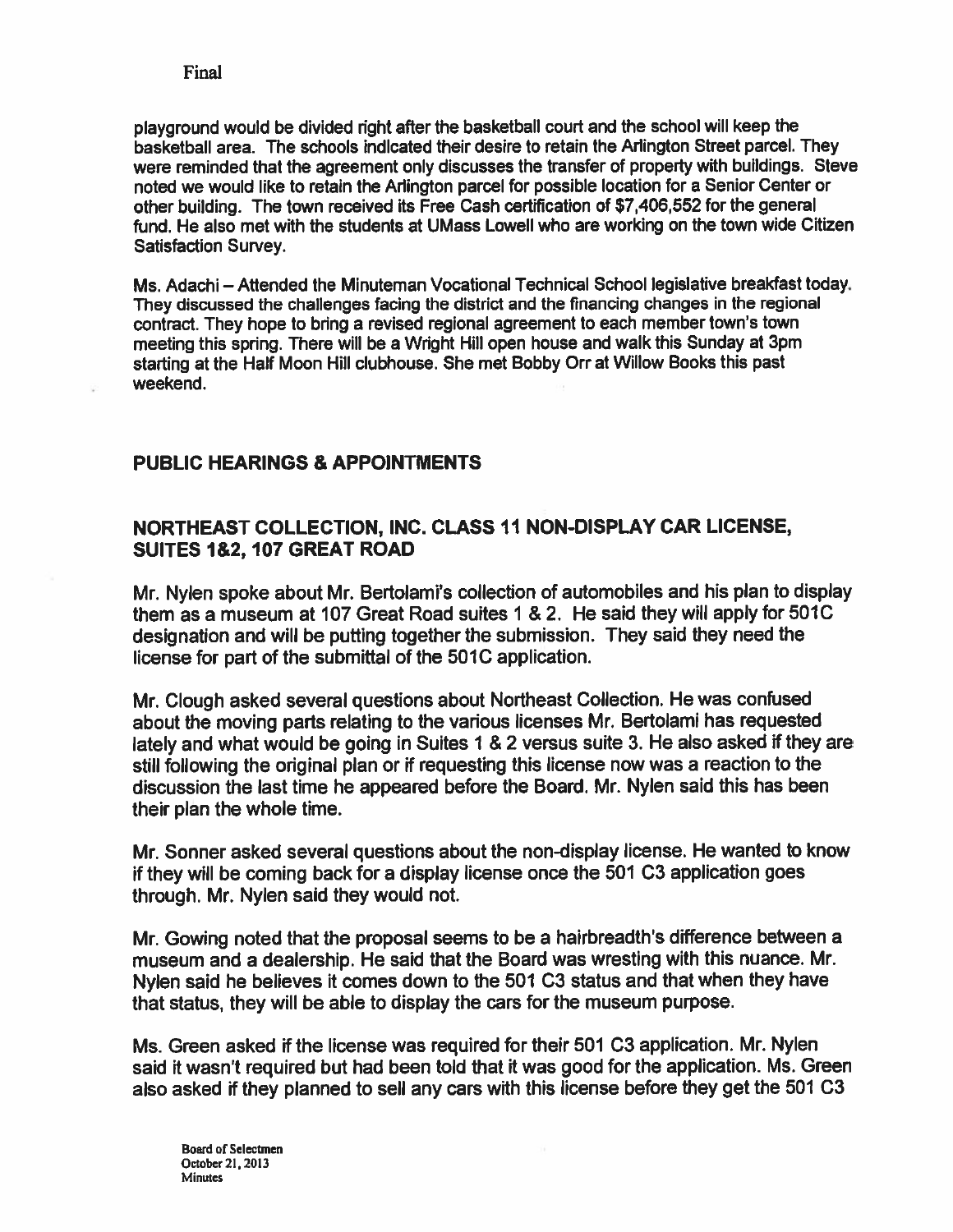status. Mr. Nylen said they would not and that Mr. Bertolami already has the ability to sell cars online and therefore doesn't need this license for that purpose.

Ms. Adachi said she still wasn't getting the connection between the non-display license and the museum status. Mr. Nylen said that they would be prohibited from selling any of the cars once they have the museum status without the license and that they would like the ability to sell in order to keep the museum fresh.

Mr. Clough asked who owns the cars now and how the ownership will be transferred to the museum. Mr. Nylen said that they are all Mr. Bertolami's cars and that he will donate or loan the cars to the museum.

Mr. Bartl spoke about the non-display license and noted that they cannot display any vehicle either inside or out without the 501 C charitable designation. They will need to have the educational par<sup>t</sup> of it approved and noted this proposed action falls under the Education Use under the Dover Amendment.

Mr. Sonner — Moved to approve the non-display Class II License at 107 Suite 1 & 2 Great Road, with no cars on site either inside or out until he receives his 501C approval. Mr. Gowing - second - UNANIMOUS VOTE

### NURSING SERVICE DISCUSSION

Doug Halley and Heather York went over their slide presentation, updating the Board on the status of the Nursing Service. The Nursing Service is running in <sup>a</sup> positive direction; they have \$155,000 in reserve. They continue to review <sup>a</sup> potential merger and noted that they would be working with HMS to give them advice on <sup>a</sup> merger and discussed the timeline for that review. They will repor<sup>t</sup> back to the Board on that process and hope to be complete by April and move forward by July of next year.

Mr. Sonner asked about any potential negotiations and any sticking points they anticipate. Mr. Halley said that they will be looking to make sure that any merger would result in the same, or better, service and that it makes fiscal sense. Once any agreemen<sup>t</sup> is formally completed it will need to go to Town Meeting, as there is an Enterprise Fund involved.

Mr. Gowing congratulated the Nursing Service for receiving an elite care award and asked if we were still on the three year track previously laid out. Mr. Halley said that they are and that they are still on track to ask for <sup>a</sup> subsidy of \$70-\$90k this year.

Ms. Green asked if they are looking at <sup>a</sup> particular partner for <sup>a</sup> merger or if it's <sup>a</sup> more general look. Mr. Halley said that it wasn't just <sup>a</sup> general look but did not want to discuss specifics in <sup>a</sup> public forum.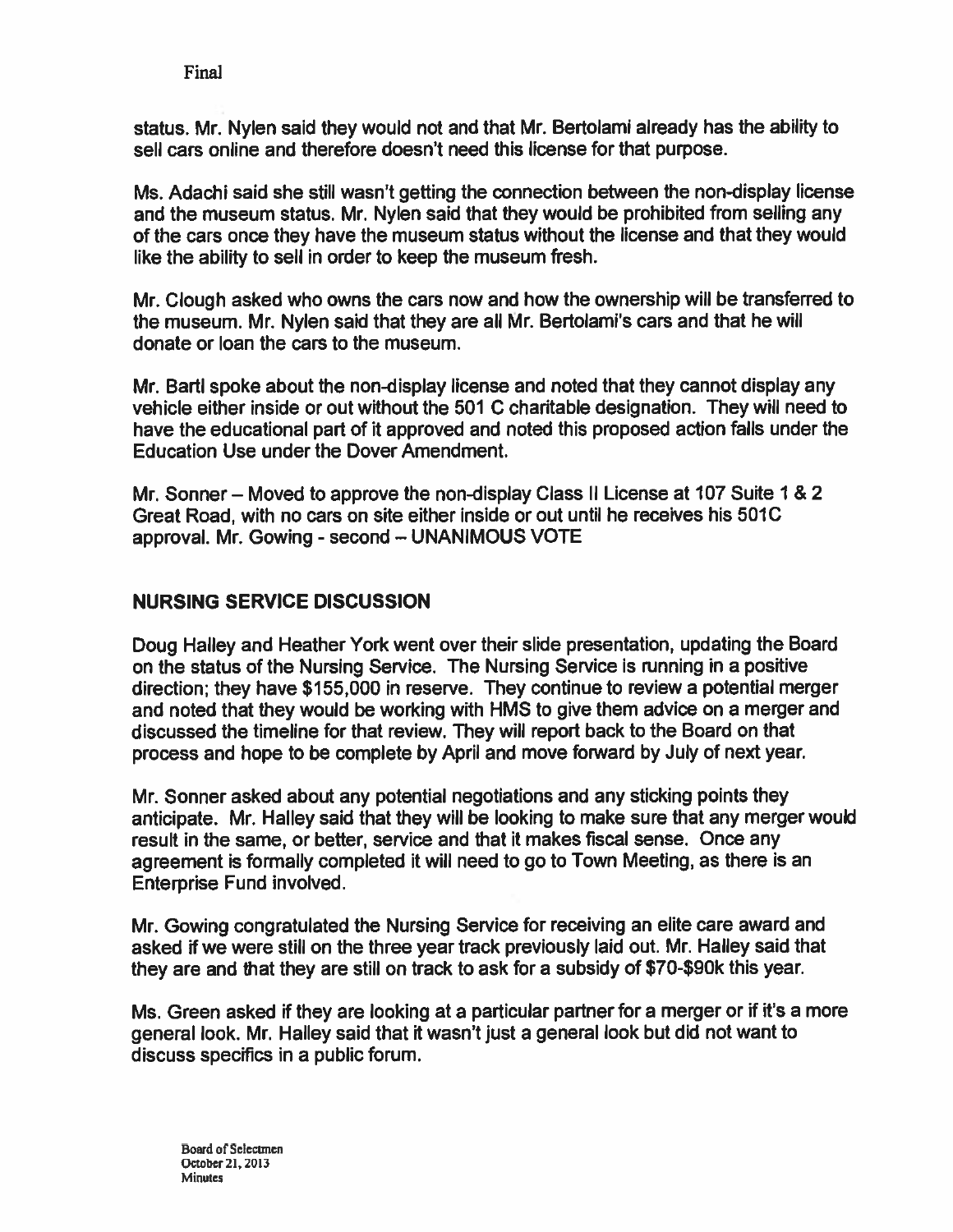Mr. Clough asked about why increase in the free cash was higher than the profits this year. Mr. Halley said that at one point we needed to go to town meeting to set aside monies and we did not need to access this until it went into free cash. Mr. Clough asked why they would seek another subsidy if they have money in free cash. They want that fund balance to take care of any changes in the healthcare system. He asked about the need if there were people out there can perform these services less expensively. Mr. Halley said that the premise of the nursing service is that these services aren't being done well everywhere and so we meet <sup>a</sup> specific need.

Ms. Adachi said that she is pleased to see the reliance on the subsidy decreasing and applauded them for looking at other options.

Pat Clifford asked about how they are thinking about statuary requirements to provide Public Nursing Services to the town if they did merge. She hoped they have been thinking about the public health piece as that is what the voters said they want. Mr. Halley said they have looked at keeping the public health aspects separate and are definitely keeping it in mind as negotiations continue.

## CVS SITE PLAN CONTINUED FROM OCTOBER 7TH

The proponent has asked to continue the hearing to November  $4<sup>th</sup>$  at 8:20.

### SELECTMEN'S BUSINESS

### ALGIFINANCE POINT OF VIEW

Mr. Ledoux provided an update on several issues that have come out of the recent ALG meetings. The town's new growth is \$100,000 over what we estimated, there is still no consensus on the format of the spreadsheet, but everyone agreed that there is no need for an operational override this year. They also agreed that the concep<sup>t</sup> of the split between the town and school may have reached the end of its usefulness. The group is also looking at setting aside between \$1-\$1.4 million for OPEB this year but is still waiting to hear from the OPEB working group. The group will also discuss the overlay held by the Board of Assessors and reserve use for OPEB at <sup>a</sup> later time.

Mr. Clough described the work of the OPEB group and said that their general feeling is to pu<sup>t</sup> \$1.1 million toward OPEB this year and then bump up to \$1.4 million in FY'16. The legislators and State are still working on this issue and their actions will impact how much we need to set aside in the future.

Mr. Gowing said that there is still <sup>a</sup> lot of ambiguity around how we'll handle OPEB with the schools as the responsibility changes. There are <sup>a</sup> lot of moving parts that we can't pin down yet.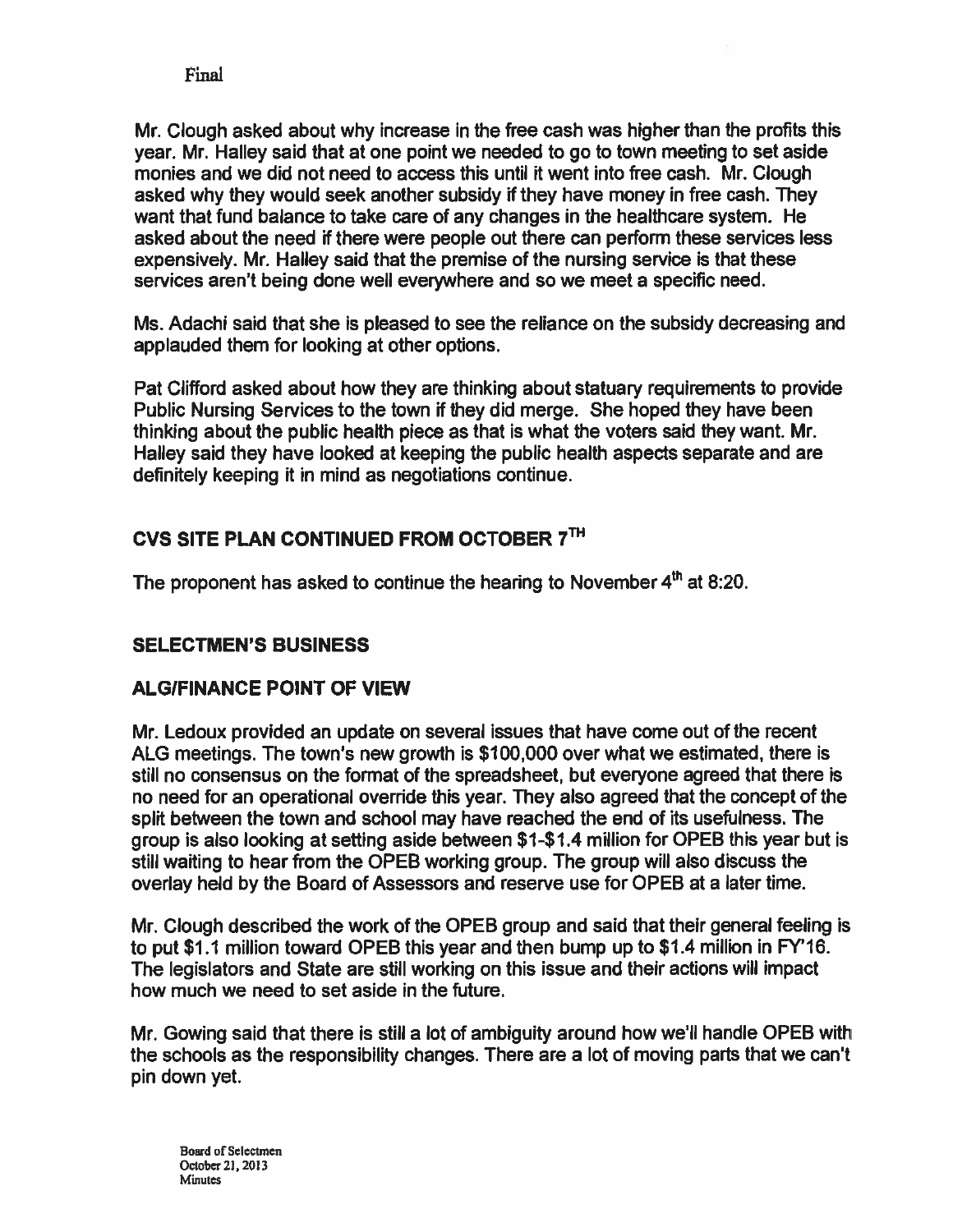Mr. Clough said Don Arcardi prefers a lump sum payment as the town's own formula is more complicated.

Ms. Adachi said that the Fin. Com. feels that we should use more of our reserves for the next few years to offer relief to tax payers.

Mr. Sonner asked if we are separating our discussion into the near term versus the long term. He asked if this discussion was supposed to be about the budget next year or just a long term look. Mr. Clough said that the Fin. Com. is going for a long-range look, particularly when we are looking at the plan for using our reserves.

Mr. Sonner would like to pu<sup>t</sup> this discussion in the framework of the financial decisions we will have to make in the next few years. For example, we should be thinking about the possibility of building <sup>a</sup> senior center or another fire station and how those decisions will impact this budget discussion.

Mr. Gowing said that he appreciates the long-term point of view but noted that we cannot cornmit future boards. He said that in the presentation they spoke about citizen's relief and it is difficult to see it as tax relief. He wanted to make sure people are aware that we are discussing <sup>a</sup> smaller increase in the tax rate and not <sup>a</sup> reduction of the tax rate.

Ms. Green said that she had concerns that if we don't go to the full 2.5% this year, we may need to go above that in future years. She is not ready to say that we should not go to the full 2 1/2 percen<sup>t</sup> and is concerned about the impact of spending down the reserves to keep the rate low.

Mr. Clough said that he didn't fear the need to go higher than 2.5% in the future and noted that he agrees with everything in the Fin. Com point of view excep<sup>t</sup> that he wants to see us pu<sup>t</sup> more into OPEB.

Pat Clifford, Chairman of the Fin. Com. said that the OPEB working group met and made their recommendations after the Fin. Com. pu<sup>t</sup> out their point of view document, which explains the two different tracks.

Mr. Clough said that one thing we have to address is the idea of level service budgets versus increasing the head count for town staff. The Town Manager noted that you can still have <sup>a</sup> level service budget even if you add heads.

Ms. Adachi said she likes the long-term projection and that they put in actuals numbers.

### CPC SUBMISSIONS

Roland Bartl discussed his proposal to fund <sup>a</sup> study of the Historic District Guidelines and Design Standards. He felt that this is sornething that the town should bring up this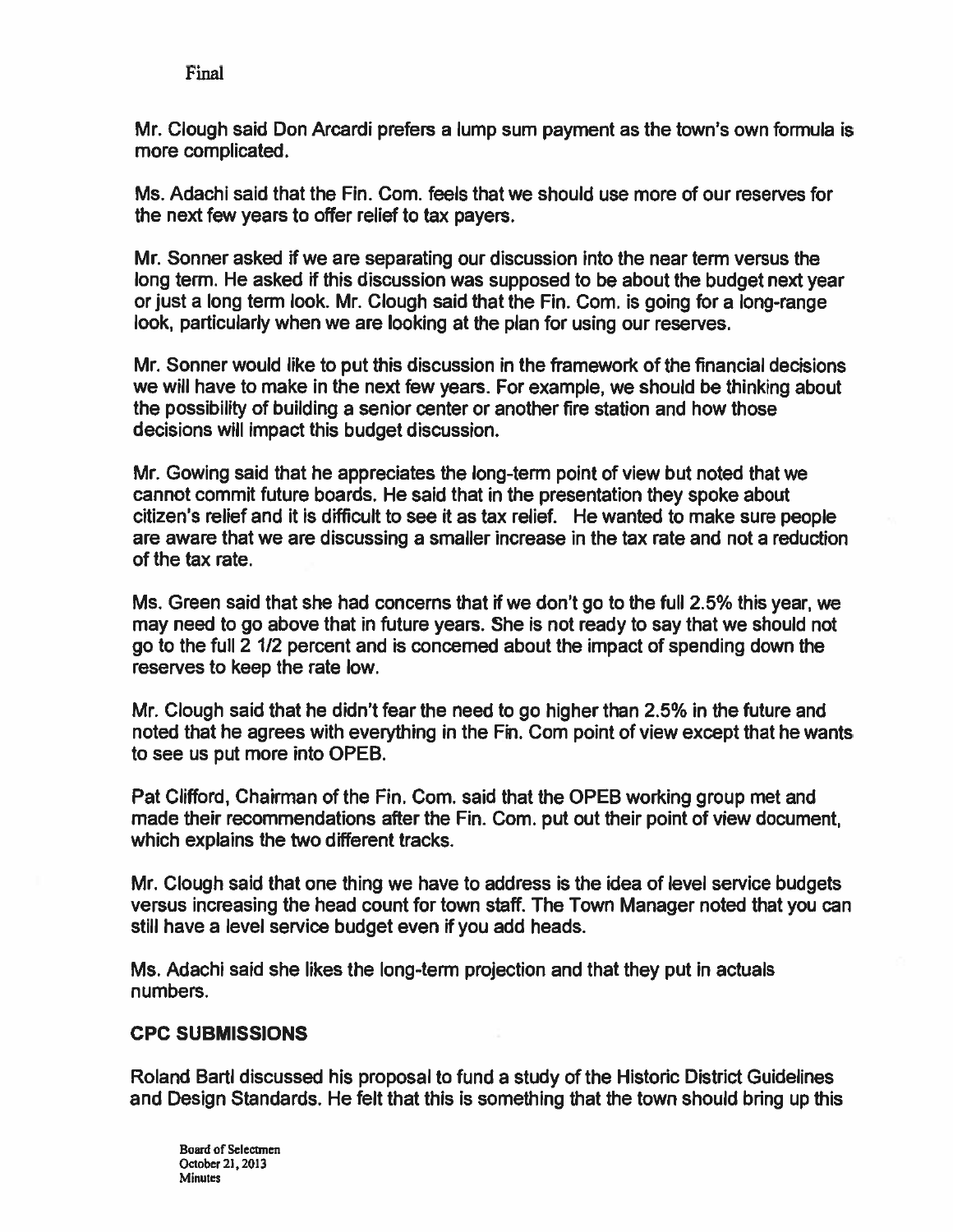year while they continue to work with 2020 as they are trying to ge<sup>t</sup> things up and ready. He feels that we need to ge<sup>t</sup> more comfortable on how new development and new construction can fit in the historic districts and that while our current design guidelines have <sup>a</sup> lot of detail about how to deal with dormers windows and doors, they don't encourage new buildings that fit in to historic districts.

Mr. Gowing was surprised that Mr. Bartl had not first had the Historic District Commission weigh in on this proposal. He feels that this is more of <sup>a</sup> zoning issues and that Mr. Bartl's goal is to relax what the zoning allows the HDC to regulate.

Mr. Sonner asked if we would ge<sup>t</sup> revised bylaws/standards passed at town meeting out of this process? Mr. Bartl said that the bylaws are about procedures and that the HDC deals with design guidelines.

Mr. Clough asked what the HDC uses to make decisions right now. Mr. Bartl said that they use the historic district bylaw in town and state zoning regulations.

Ms. Green asked if the current guidelines were passed at Town meeting. Mr. Bartl said that they were not. She felt that we need to have guidelines brought before town meeting asking citizens what they want in their Historic Districts. Mr. Gowing noted that the guidelines were fashioned in line with the Mass Historic Regulations/Guidelines.

Mr. Clough asked how Mr. Bartl pictures this process unfolding. Mr. Bartl said that he envisions his staff doing the initial leg work, looking at the architecture we currently have, looking at frameworks in other communities, etc. and then establishing site specific stanards/guidelines. Mr. Clough said that he would want this process to include the HDC. Mr. Bartl said that he's brought the idea to the chairman already and that he plans to bring it before the whole HDC if he gets suppor<sup>t</sup> from the BOS.

Ms. Adachi said that she is interested in this idea and would like to learn what other towns with HDC's do to allow their historical areas to be able to evolve and stay viable.

Mr. Barti discussed his proposal to ask the CPC for \$42,000 to continue our membership in the Regional Housing Service Program. The RHSO provides monitoring for all of our affordable units, of which we have 552.

Nancy Tavernier, Chairman of the ACHC, noted that the RHSO is organized to further the town's work and to meet our responsibilities regarding reporting and monitoring. The volunteers' don't have the resources to stay on top of things. Ms. Tavernier and Mr. Bart acknowledge that the CPC funded this program two years ago with a note that when it comes up for renewal the town should pay for it out of the General Fund. Mr. Bartl feels we need to submit to them again and Ms. Tavernier noted that four out of the five other towns in the RHSO fund their membership through the CPA.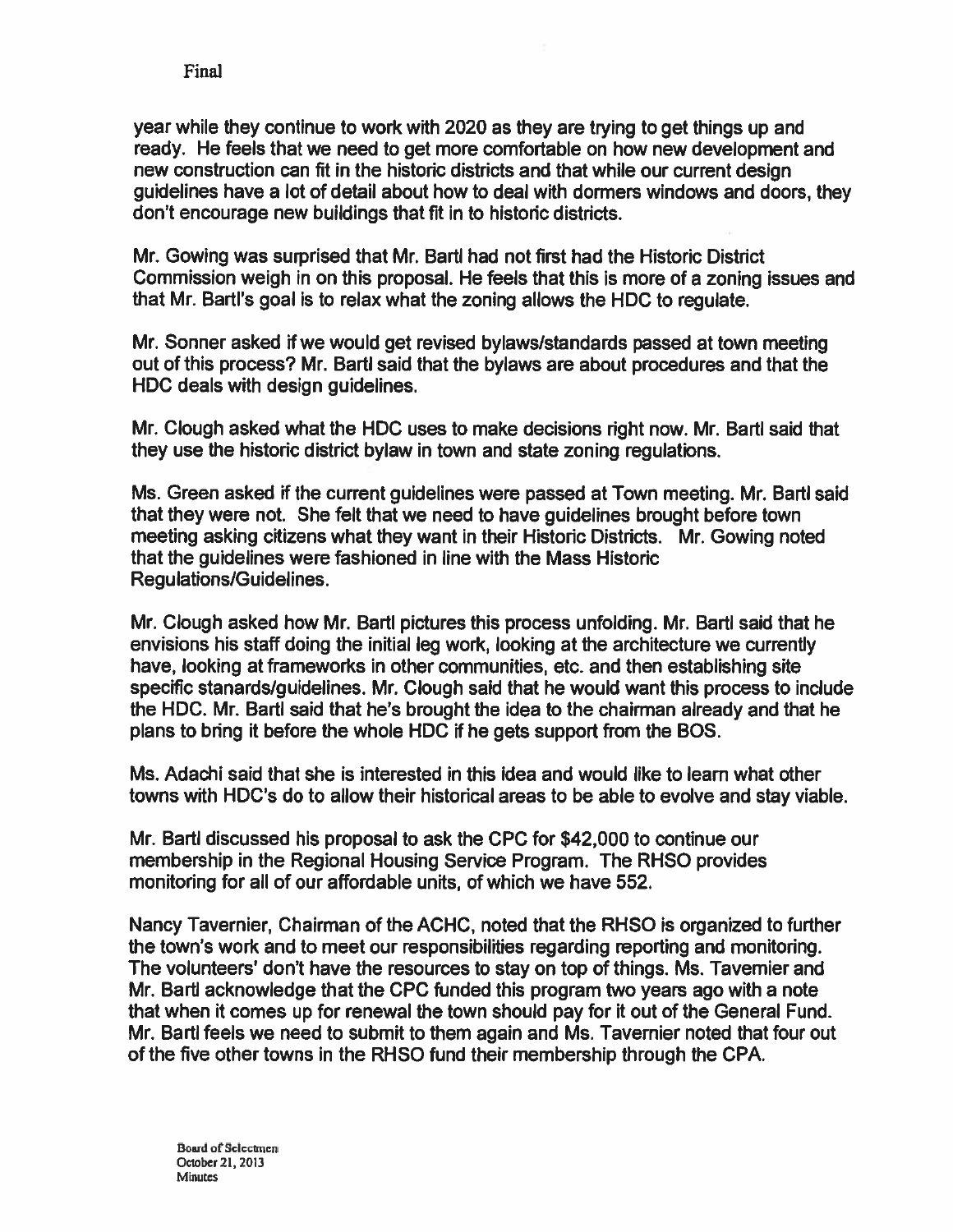Ms. Tavernier said we have <sup>a</sup> responsibility for affordable housing. The Manager's of the six towns meet excep<sup>t</sup> for Lexington it is felt that this will be an on-going issue. They ge<sup>t</sup> 409 hours of service with <sup>a</sup> staff of 3 based in Sudbury. Concord will be the host town when they leave Sudbury. The monitoring is very important especially for the 54 units that are owned and to be sure that they are still affordable and have not entered into any unapproved mortgages and that the deeds are still the same.

Mr. Sonner wanted to be sure it was 2 years funding. Mr. Clough asked if all the reviews are needed. Ms. Tavernier said yes.

Mr. Cowing asked if this reques<sup>t</sup> was over and above the 10% of CPA funds that we need to pu<sup>t</sup> towards affordable housing. Ms. Tavernier said that it was par<sup>t</sup> of the 10%.

Ms. Green said it was <sup>a</sup> grea<sup>t</sup> program for monitoring affordable housing and is generally supportive of this request.

Tom Tidman, Natural Resources Director, presented the requests from the Department. He said that these came requests came from the On the Hill process and the group felt that all of these could be eligible for CPC funding. Bettina Abe, Natural Resources Assistant, presented the Bog Board walk project as proposed for the Arboretum. This bog was used for cranberries and Iron Ore in earlier years. They are looking for \$30,000 from the CPC. The boardwalk was originally built in 1989. The proposed new boardwalk would be ADA accessible with <sup>a</sup> nonslip fiberglass product. Mr. Cowing asked about where the proposed bench would be. Ms. Abe said it would be in the double wide section in the middle of the boardwalk.

Mr. Sonner asked if this quote included demolition of the old boardwalk. Ms. Abe said that it did not but that they expected that they could find volunteers to perform that work.

Mr. Clough asked about how much use the boardwalk gets. Mr. Tidman said it is used constantly. It was noted that the Friends of the Arboretum do <sup>a</sup> lot of tasks at the Arboretum at no cost to the town.

Ms. Green said that she felt it was a good use of money and was particularly pleased that it would be made ADA accessible.

Ms. Adachi asked how long the fiberglass usually lasts. Ms. Abe said it usually lasts about 30 years.

Ms. Abe and Mr. Tidman also presented <sup>a</sup> proposal to redo the parking lot at the Arboretum off Minot Ave. The lot was first built in 1986 and its conditions are deteriorating. The current lot also does not address storm water issues. They are proposing to strip out the two existing lost and ultimately pave them and create <sup>a</sup> new lot. They have two potential proposals — both options would create 35 spaces, which is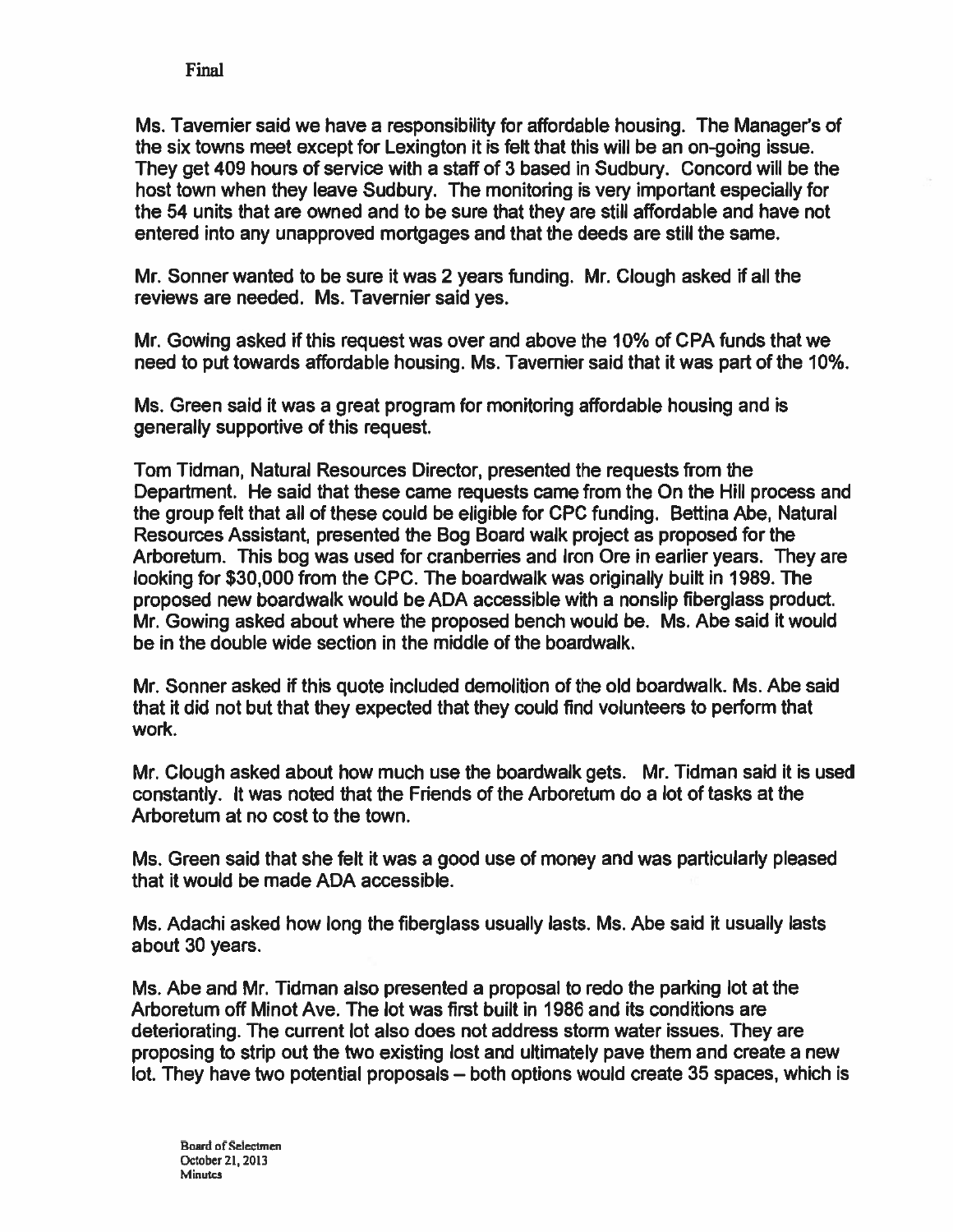double the number there now. They also propose to pu<sup>t</sup> <sup>a</sup> rain garden near the lot which would address the storm water before it travels into the arboretum.

Mr. Sonner asked if it would save money to have <sup>a</sup> paved path but to keep the parking spots gravel. Mr. Tidman acknowledged that it would save money but that the department felt that it made sense to pave it all at once.

Mr. Gowing said that angle parking would work at this location in the preferred design. He also noted that paving the whole lot controls run off better and it would allow you to paint lines, which helps guide parking.

Mr. Clough agreed with the angled parking idea.

Ms. Adachi noted that if it is not paved, the lot will ge<sup>t</sup> rutted and need repairs quicker than if you do it all at once.

Mr. Tidman introduced the proposal for <sup>a</sup> new well at Morrison Farm to suppor<sup>t</sup> the community gardens. They currently piggy back off the house's well which is not an ideal situation. They considered extending the existing infrastructure to use the well currently on cemetery property, but the Cemetery Commissioners were not happy with that plan. They looked at bringing water from Ice House Pond, but that was also problematic. They have settled on <sup>a</sup> new well, including bringing in electric service from Concord Road for the pump.

Ms. Green asked about the nature of the Cemetery Commission's opposition. Mr. Tidman said that there is space on Morrison Farm and that the commission felt they should use that instead of land that they may want to use in the future. She also asked about the cost differential between using the well on cemetery land and building <sup>a</sup> new well. The costs are nearly the same as using the Cemetery land.

Mr. Sonner asked if it is <sup>a</sup> given that if we turn the house over that we can't draw water from that well for town purposes any longer. Mr. Tidman said that they have been encouraged by the Acton Water District to go to their own source of water.

Mr. Gowing also noted that when the AWD puts water bans in effect, it's not grea<sup>t</sup> for the community gardens. He also noted that we don't know the capacity of the well on the cemetery land.

Mr. Clough asked how deep the current cemetery well was. Mr. Tidman said it is 300 feet.

Ms. Adachi asked how they plan to manage the use of the new well. Mr. Tidman said that they will continue to provide guidelines on water usage to the community gardens. The gardeners are very good at policing themselves.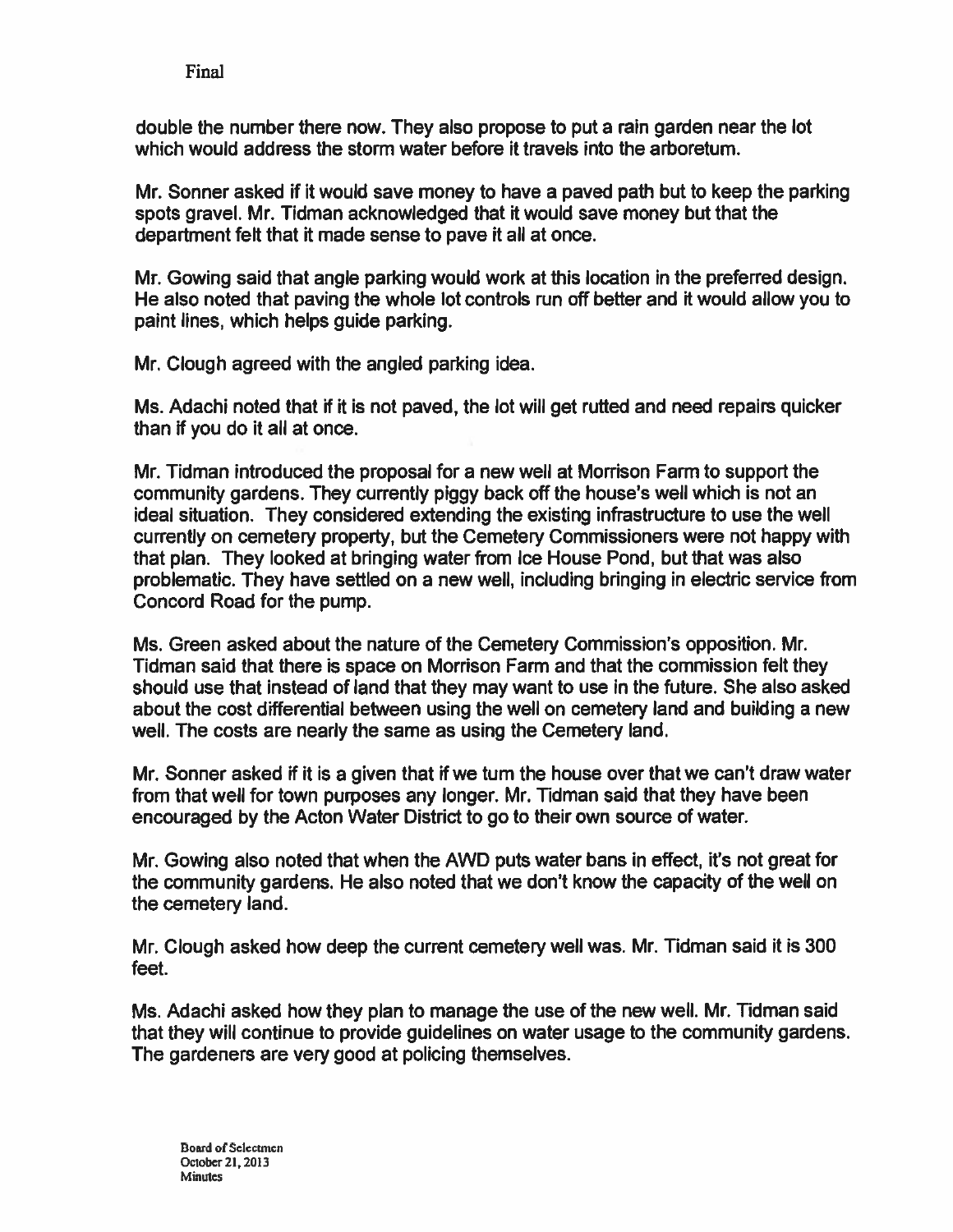Cathy Fochtman, Recreation Director, presented the proposals from that Department. They are proposing <sup>a</sup> Basketball Court replacement at Gardner Playground and at Goward field. They want to have two junior 30x50 courts. The courts need to be replaced. At the Goward playground they wanted to keep the playground and basketball court work separate.

Ms. Green asked if there was anything they could have done to provide better maintenance and protection. Ms. Fochtman said that this was the natural lifespan of <sup>a</sup> basketball court.

Mr. Sonner asked what that typical lifespan is. Ms. Focthman said it's 10-15 years with occasional patching work. He asked if they had considered alternative surfaces. Ms. Fochtman said that they hadn't but that she would look into it.

Ms. Fochtman presented their proposals for NARA improvements including two new tents for the picnic area, two new shade structures for the beach and the playground, the materials to finish the removable elevated stage, and security upgrades for the bathhouse..

Mr. Clough asked why we needed new tents if we are building the new picnic pavilion. Ms. Fochtman said they need the tents for the summer camps to provide shade at various areas throughout the park.

Mr. Sonner asked that they plant some trees at the same time that we pu<sup>t</sup> in the playground shade tent so that we won't need to replace it in the future. Ms. Fochtman agreed with that plan. Mr. Sonner asked if they had looked into an alarm system or CC TV for security at the bathhouse. Ms. Fochtman said that the current proposal is the first step and they will look at more security in the future.

BOY SCOUT COURT OF HONOR, CONNOR SUMMERS Mr. Cowing will attend.

### SELECTMEN'S REPORTS

Mr. Sonner — A future WLMAC (Water Land Management Advisory Committee) meeting will probably address the Concord bus parking on Knox Trail. He recommends that the BoS look at the issue of odd-shaped lots (spaghetti lots) meeting the letter but not the spirit of the lot size zoning law.

Mr. Clough —spoke about the Finance Committee and OPEB. EDC had <sup>a</sup> meeting The CPC had <sup>a</sup> heads up on projects and the West Acton Congregational Church thanked them for their suppor<sup>t</sup> in previous years. He spoke about the Bruce Freeman and Assabet River Rail Trails. He reported on the meeting with CVS and the area neighbors. CVS is agreeing to pu<sup>t</sup> up <sup>a</sup> fence, provide trees on their side of the fence, and provide money for plantings on the residents' side of the fence. The Kelley corner selection committee received four applications and they've narrowed it down to 3 and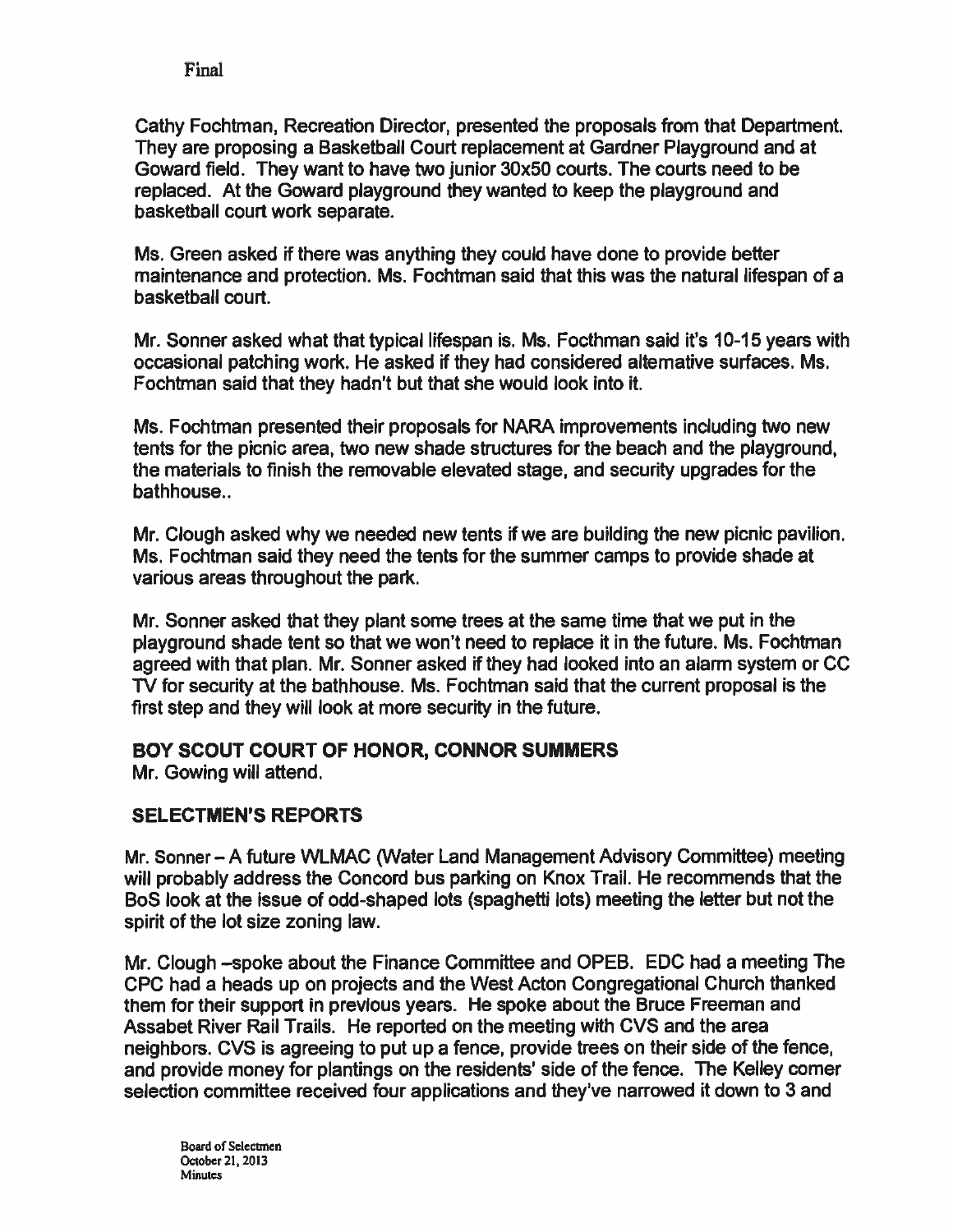will check references and interview them and hope to have decision by the middle of November.

Ms. Adachi — Acton Meadows affordable home and will have <sup>a</sup> lottery. Acton Water District Hayward Road project and when will notice be given and hoping to finish and pave this month. Land Steward Work shop to help out and ge<sup>t</sup> in touch with Jim Snyder-Grant. WRAC draft bylaws going out to bid for study.

Mr. Gowing — RTAC officially elected as the vice chair of the Regional Transportation Advisory Council to the MPO. They finalized their recommendation to the MPO regarding freight (rail, road, ship, air). Although the Boston MPO is required to interface with other state MPO's by the FA they are not required to deal with interstate MPO's. We identified that as <sup>a</sup> potential problem as much rail travels between Worcester and Providence, Rhode Island and so much road traffic (truck) travels on route 495 to 95 to Maine.

MPG — Sec. Davies was unable to attend, his lieutenant, Ned Codd, ran the meeting. They discussed the freight finding that RTAC had submitted. Most of the discussion after focused on the Metro West area (Framingham hosted) and traffic mitigation needs.

CrossTown Connect — <sup>a</sup> representative from Sen. Kate Hogan's office, the director from MART and the COA directors from Acton, Boxborough, and Littleton attended to hear the latest update on Crosstown Connect progress. Boxborough is set to go online December 1.

Cable Advisory Committee — the committee go<sup>t</sup> together all of the minutes that were missing (according to the town clerk), approved and submitted them. They are still searching for one from 2010, one from 2011 and one from 2012 to complete the set.

HIT — the Health Insurance Trust heard from the trust accountant and the problem with receiving data from the carriers too late to ge<sup>t</sup> them in to our meeting. This data is critical for the <sup>H</sup> <sup>I</sup> <sup>T</sup> to be able to set rates for next year. He has been invited back next month to review progress. HDC - handled several applications that had been in process. Was working through the Building Department and the Assessor's office to formalize the process to notify necessary direct abutters and send out letters. The Building Department has agreed to place the public notices in the paper.

Ms. Green — The COD sent <sup>a</sup> note saying that they discussed accommodation issues at the Douglas School. They also have an upcoming meeting with the town moderator and clerk to discuss accessibility issues at town meeting. They are also planning <sup>a</sup> social gathering for the group this coming Sunday. The school committees heard <sup>a</sup> repor<sup>t</sup> from Nancy Banks and Cheryl Mahoney on the Minuteman Vocational Technical School. The majority of the committee voted to suppor<sup>t</sup> 38226. The committee also heard an update from the finance committee on their point of view document. They provided an update on the superintendent search process. Currently, they are working with their consultant to finalize the advertisement and they discussed qualification and salary guidelines to provide to the consultant. Brigid Bieber was named the chair of the search committee. They also heard <sup>a</sup> presentation on enrollment, which has declined region wide by 85 students from last year (100 if you don't include choice students).

### CONSENT

Mr. Sonner held #9 regarding minutes from September 9, 2013 Mr. Clough held #12 regarding <sup>a</sup> Class II license application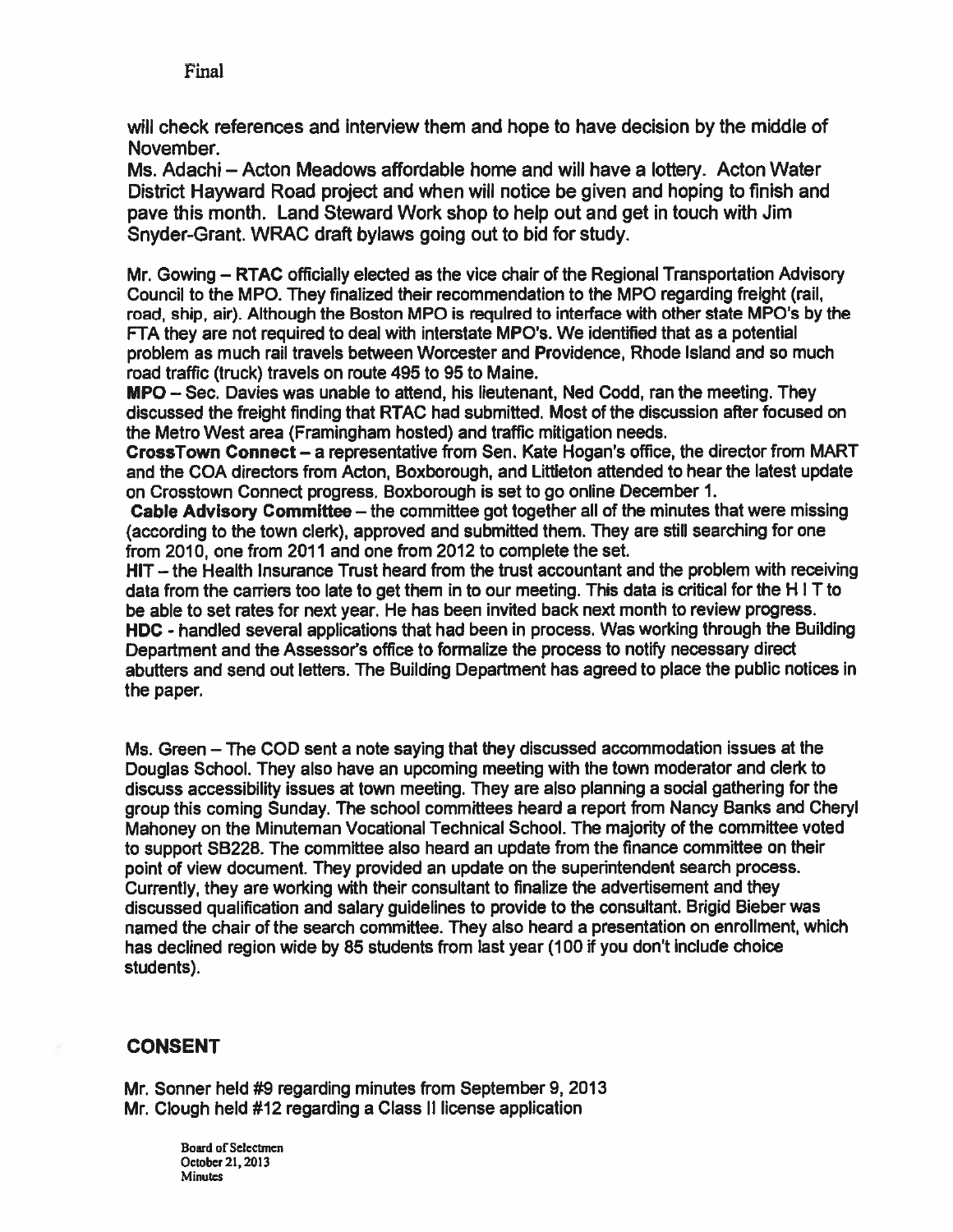#### Questions were answered

Mr. Sonner - Moved to approve the Consent Items - Mr. Gowing - second. UNANIMOUS VOTE Final<br>
Questions were answered<br>
Mr. Sonner - Moved to approve the Consent Items - Mr. Go<br>
Ohned -  $\chi_{UMC}$   $\chi_{UCD}$ 

Christine Joyde

Recording Secty **IB November 2013** Date

Board of Selectmen October 21,2013 Minutes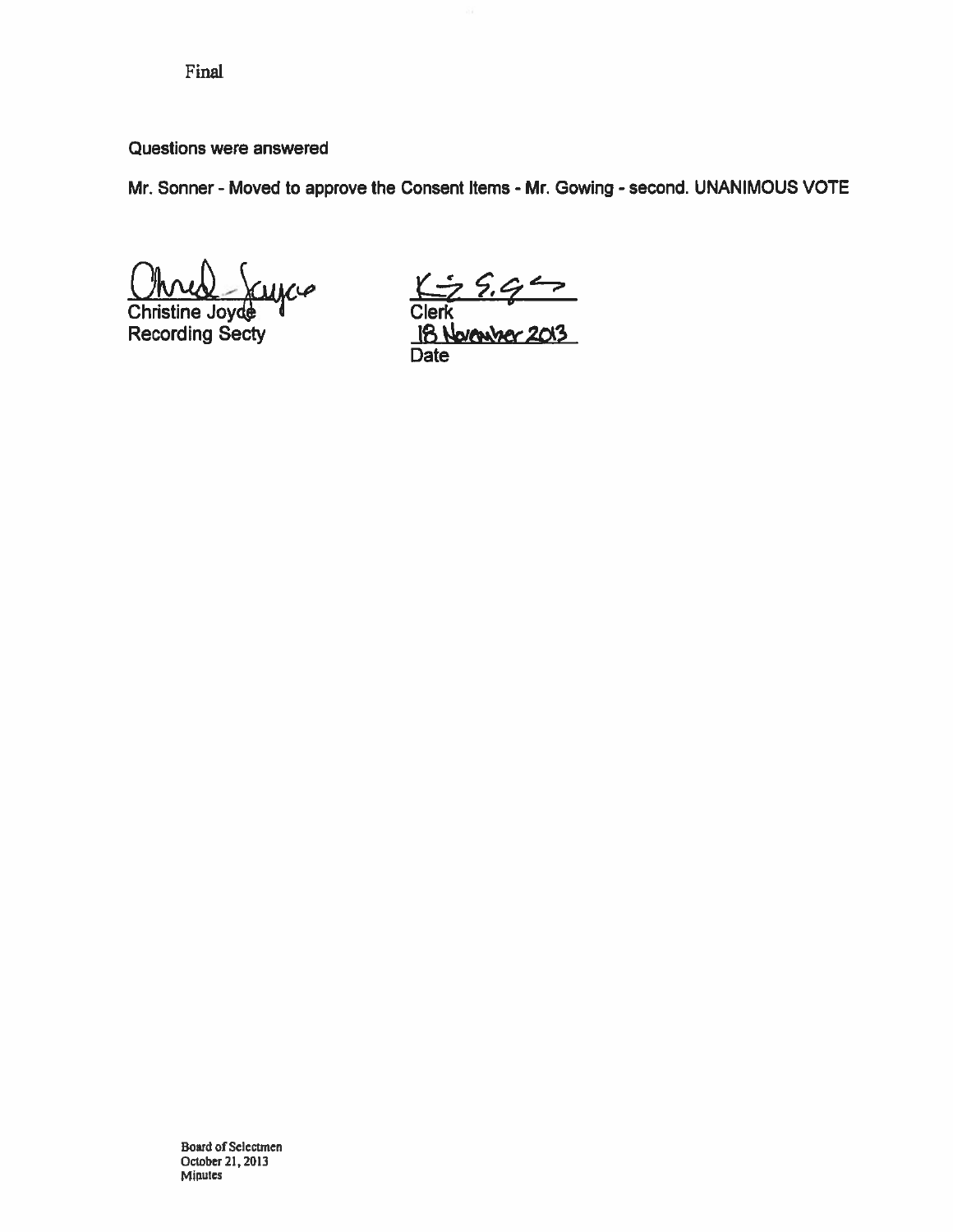|               | <b>Xerox DocuShare</b>                                                                                            |                                         |                  |               | Home Content Map What's New Users &<br>Groups Help |  |
|---------------|-------------------------------------------------------------------------------------------------------------------|-----------------------------------------|------------------|---------------|----------------------------------------------------|--|
|               | manager Logout My DocuShare My Tasks                                                                              | Search In<br>This Collection V Advanced |                  |               |                                                    |  |
|               | <b>Q. My Background Jobs (91)</b>                                                                                 |                                         |                  |               |                                                    |  |
|               | Location: Home » Public Meetings » Board of Selectmen » 2013 » 10-21 » Agenda Listing                             |                                         |                  |               |                                                    |  |
| Agenda        | <b>图 Properties</b><br>Add to Favorites<br>V                                                                      |                                         |                  |               |                                                    |  |
| Edit Selected | Go<br>Add                                                                                                         | Go                                      |                  |               | Refresh<br>$ \lambda\lambda $<br>a material di     |  |
|               | Type Title                                                                                                        | <b>Owner</b>                            | <b>Edited</b>    | <b>Size</b>   | Actions                                            |  |
| 憫             | 010 (1) Agenda, Board of<br>Selectmen, October 21,<br>2013 @                                                      | manager                                 | 10/18/13         | 76 KB         | 8熙凶甲 7                                             |  |
| 闱             | 020 (2) Class One Non-<br><b>Display Car License, 107</b><br><b>Great Road - Northeast</b><br><b>Collection 日</b> |                                         | manager 10/18/13 | 1 MB          | 日出田口~                                              |  |
| 冠             | 025 (3) Nursing Servide<br><b>Status Presentation</b><br>Slides &                                                 |                                         | manager 10/18/13 | 457 KB        | 国路图□~                                              |  |
| 岡             | 030 (4) CVS Request for<br><b>Continuance, November</b><br>4th at 8:20                                            |                                         | manager 10/18/13 | <b>22 KB</b>  | 日界色中~                                              |  |
| 懰<br>$\Box$   | 040 (6) CPC Applications<br>Ð                                                                                     |                                         | manager 10/18/13 | 4 MB          | 日昭田一~                                              |  |
| 鼍<br>□        | 050 (7) Boy Scout Eagle<br><b>Scout Court P</b>                                                                   |                                         | manager 10/18/13 | <b>44 KB</b>  | 白蛾母甲~                                              |  |
| 邑<br>$\Box$   | 060 (8) Accept Minutes,<br><b>Board of Selectmen,</b><br>September 9, 2013 P                                      |                                         | manager 10/18/13 | <b>384 KB</b> | 日昭図ロー                                              |  |
| 囹<br>□        | 070 (9) Committee<br><b>Appointment, Suzzanne</b><br><b>Buckmelter, ZBA,</b><br>Associate <i>心</i>                |                                         | manager 10/18/13 | <b>88 KB</b>  | 電磁のロー                                              |  |
| 囹<br>□        | 080 (10) Disposal of<br><b>Obsolete Materials, AML</b><br>Ø                                                       |                                         | manager 10/18/13 | 24 KB         | 日曜田一~                                              |  |
|               |                                                                                                                   |                                         |                  |               | <b>V</b>                                           |  |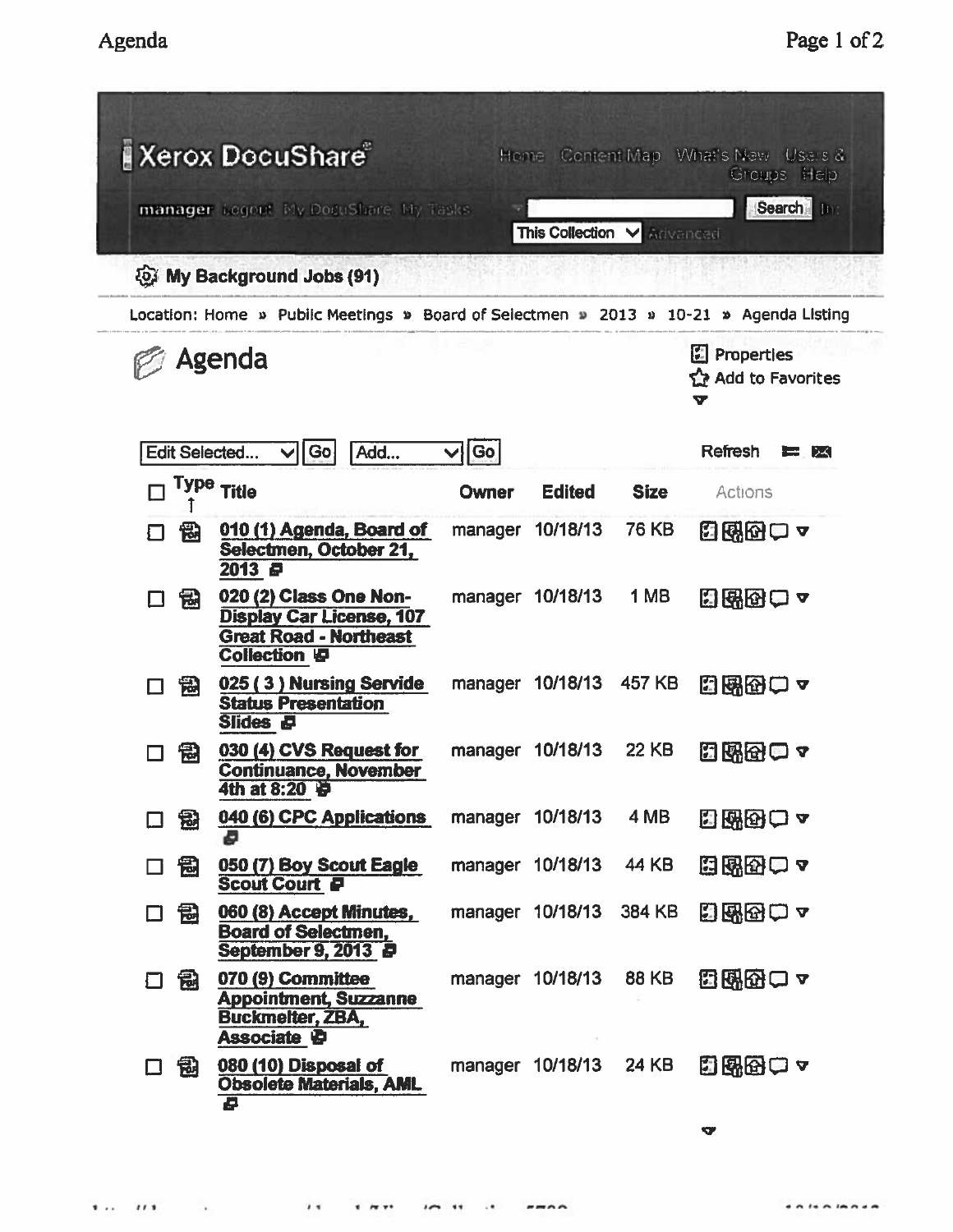| 口骨 | 090 (11) Accept Gift,<br><b>Planning Department @</b>              |  | manager 10/18/13 27 KB 四國的員  |
|----|--------------------------------------------------------------------|--|------------------------------|
| 口骨 | 100 (12) Class II Change<br>of Location, 99 Great<br>Road <b>P</b> |  | manager 10/18/13 82 KB 图图图 ▽ |

#### $7794820$ Explore

Home Content Map What's New Users & Groups Help

### **Related Links**

Site Statistics My DocuShare DocuShare Downloads Quick Search Home DocuShare.xerox.com Personal Collection

### My Links

About DocuShare Login (As <sup>a</sup> Different User) Tutorials Classic DocuShare Home My Tasks My Background Jobs (91) Account Settings (manager)

### **History**

DAgenda Listing  $D$ 10-21 Listing  $D$  2013 Listing **D** Board of Selectmen Listing OClassic Docushare Home DAgenda UstIng\_\_\_\_\_\_\_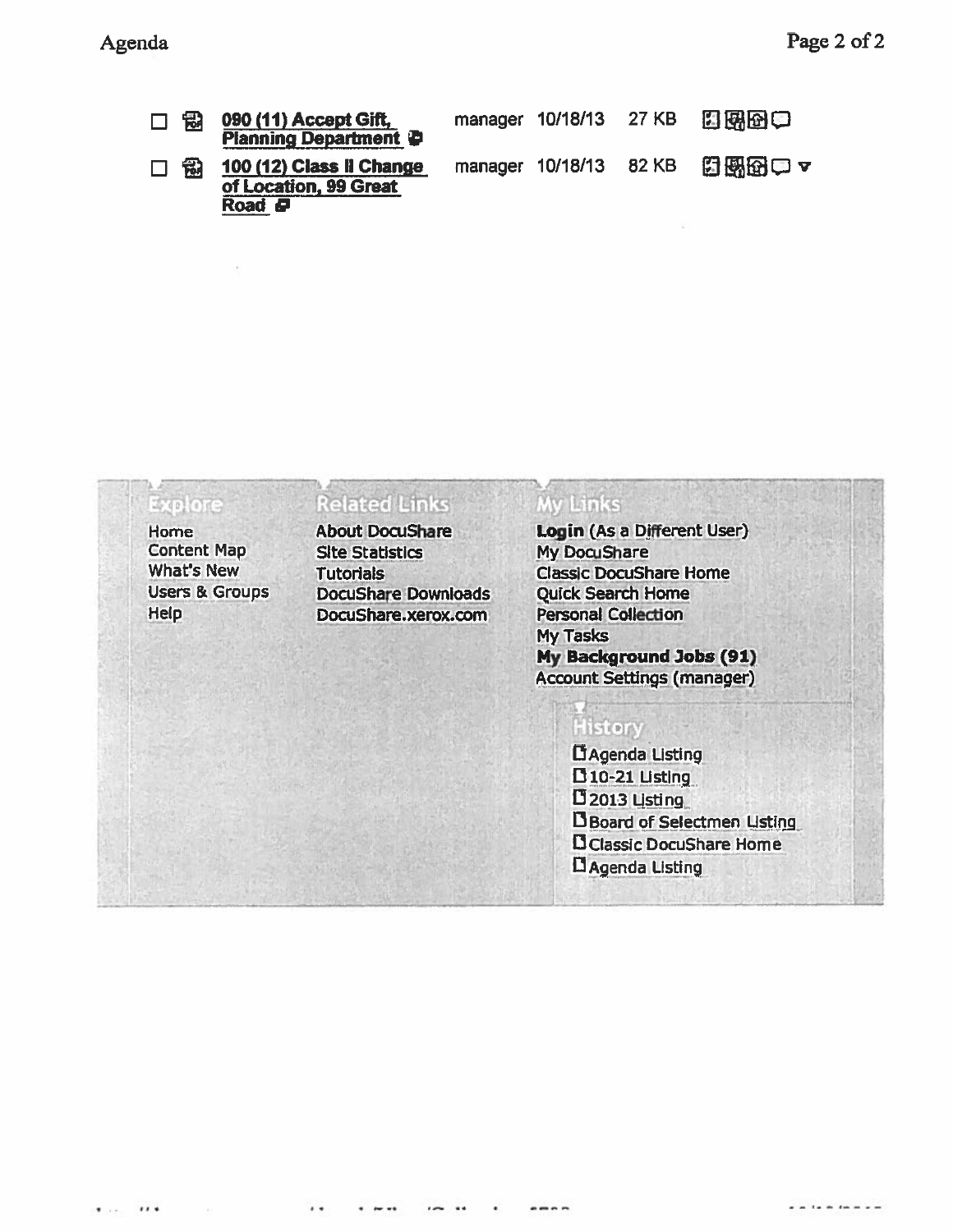# BOARD OF SELECTMEN & SEWER COMMISSIONERS' MEETING AGENDA

Francis Faulkner Hearing Room October 21, 2013 7:00 P.M.

### I. CITIZENS' CONCERNS

### II. PUBLIC HEARINGS AND APPOINTMENTS

- 1. 7:05 CHAIRMAN'S UPDATE/OPERATIONAL MINUTE The Chairman will briefly update the Board. The Town Manager will provide <sup>a</sup> brief report.
- 2. 7:30 NORTHEAST COLLECTION, INC., CLASS I NON-DISPLAY CAR DEALER LICENSE, SUITES 1 & 2, 107 GREAT ROAD See enclosed materials
- 3. 7:45 NURSING SERVICE DISCUSSION
- 4. 8:10 SITE PLAN, CVS CONTINUED FROM OCTOBER 7TH The Proponents' will be seeking a continuance to November  $4<sup>th</sup>$  at 8:20 p.m

#### SELECTMEN'S BUSINESS

- 5. ALG/FINANCE POINT OF VIEW
- 6. CPC SUBMISSIONS 1.) Historic District Study and Design Guidelines and Standards and 2.) Housing Services 3.) Natural Resources, beach improvement, <sup>p</sup>icnic tent NARA amphitheater elevated stage components and NARA bathhouse security upgrade 4.) Morrison Farm well, and irrigation system for community gardens, basket ball court renovations — Goward and Gardner <sup>p</sup>laygrounds 5.) Parking Lot Improvements at the Arboretum and repairs to the board walk at the Arboretum See enclosed materials
- 7. BOY SCOUT COURT OF HONOR, CONNOR SUMMERS, NOVEMBER 24<sup>TH</sup> SELECTMAN NEEDS TO BE ASSIGNED See enclosed materials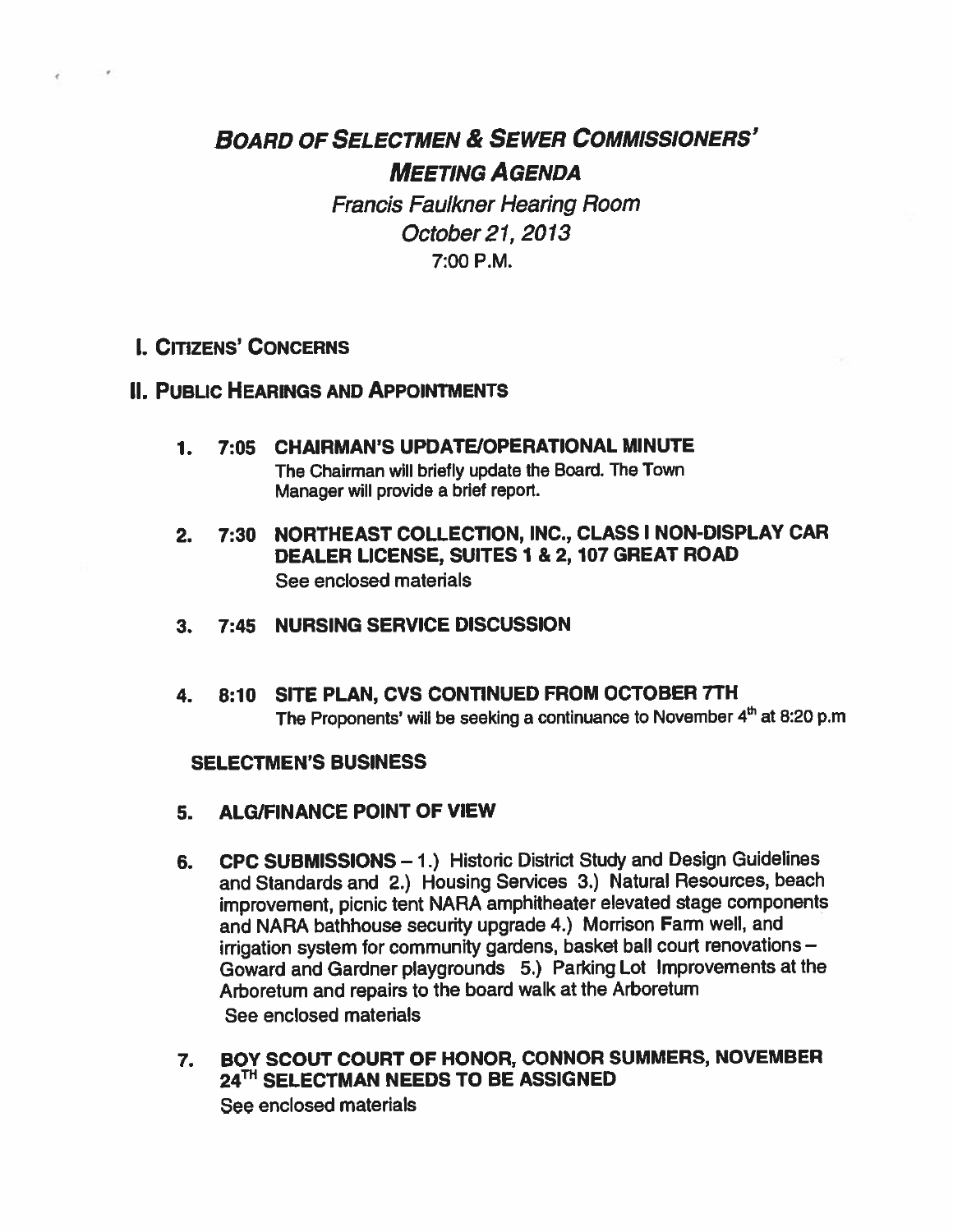#### SELECTMEN'S REPORTS

#### III. CONSENT AGENDA

- 8. ACCEPT BOARD OF SELECTMEN MINUTES, REGULAR AND EXECUTIVE SESSION, SEPTEMBER 9,2013 See enclosed materials
- 9. COMMITTEE APPOINTMENT, SUZANNE BUCKMELTER, BOARD OF APPEALS, ASSOCIATE MEMBER, TERM TO EXPIRE 6/30/16 See enclosed materials
- 10. DISPOSAL OF OBSOLETE MATERIALS, MEMORIAL LIBRARY See enclosed materials

#### 11. ACCEPT GIFT, PLANNING DEPARTMENT

See enclosed <sup>a</sup> <sup>g</sup>ift of \$3,000.00 from CIP MCRT, Longview Meadows LLC (formerly Alexan Concord) to be used to pay for <sup>a</sup> traffic peer review consultant

See enclosed materials

12. REQUEST TO ALLOW MILL DAM TRUST TO RE-OCCUPY 99 GREAT ROAD AS A CLASS II NON-DISPLAY LICENSE

This will allow him to re-occupy the non-display Class II License at their previous location at 99 Great Road until such time as he is able to occupy the space at 107 Great Road, Suite 3

See enclosed materials

### EXECUTIVE SESSION

#### ADDITIONAL INFORMATION

See enclosed correspondence that is strictly informational and requires no Board action